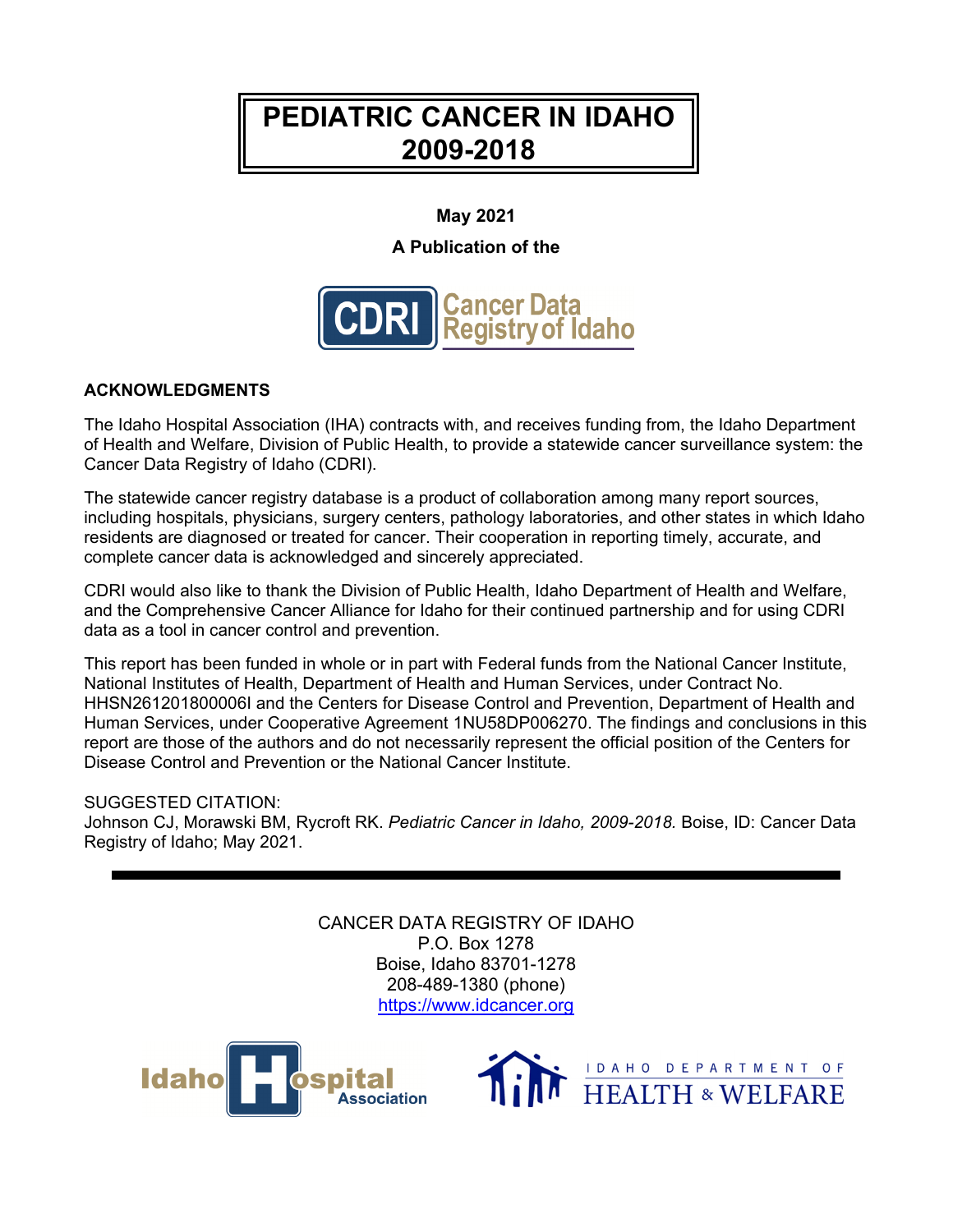# Pediatric Cancer in Idaho, 2009-2018

Although relatively rare in comparison with cancer in older adults, cancer is the second leading cause of death in persons aged 1-19 years. The epidemiology of cancer among children differs markedly from that of adults, both in the patterns of anatomic sites involved and the predominant histologic types. Most notably, the tumors diagnosed in children frequently involve the hematopoietic and central nervous systems or are of mesenchymal origin. In contrast, malignancies of epithelial tissues, which are predominant in adults, are uncommon in children. Similar to adult cancers, the etiology of many childhood cancers remains unclear.

The Cancer Data Registry of Idaho (CDRI) receives several requests per year from physicians and others for data on pediatric cancer incidence for the state of Idaho. This report describes the incidence of pediatric cancers in Idaho, with comparisons to data from the National Cancer Institute's Surveillance, Epidemiology, and End Results (SEER) Program and the US Centers for Disease Control and Prevention's National Program of Cancer Registries (NPCR).<sup>1,2</sup> SEER currently publishes cancer incidence and survival data from population-based cancer registries covering approximately 35 percent of the US population and is considered the standard for quality among cancer registries around the world. NPCR supports central cancer registries in 46 states, the District of Columbia, Puerto Rico, the U.S. Pacific Island Jurisdictions, and the U.S. Virgin Islands. These data represent 97% of the U.S. population. Together, NPCR and SEER collect data for the entire U.S. population. Combined NPCR and SEER data are used in this report for pediatric cancer incidence rankings by state.

#### **METHODS**

The data analyzed for this report include cancers diagnosed between 2009 and 2018 among Idaho residents less than 20 years of age. Cases were grouped according to the International Classification of Childhood Cancer (ICCC) based on site and morphology coded according to ICD-O-3. $3$ 

A total of 943 cases were diagnosed among Idaho resident children under the age of 20 between 2009 and 2018. This number includes 838 malignant cancers and 87 benign and borderline behavior neoplasms. Forty-two cases were excluded from analysis because they are not defined in the ICCC system (24 cases) or they were in situ, which are not included in the ICCC system (18 cases). Health District was assigned from county of residence at time of diagnosis. All Idaho incidence rates presented were calculated per million population and are averages for the period 2009 through 2018 (rates per million, rather than per 100,000, are commonly used for pediatric cancers). Age-adjustment was performed using the direct method to the 2000 U.S. standard population. Cancer incidence, mortality and survival statistics were calculated using SEER\*Stat.<sup>4</sup> State rankings were obtained from the NPCR and SEER Incidence Public Use Data File.2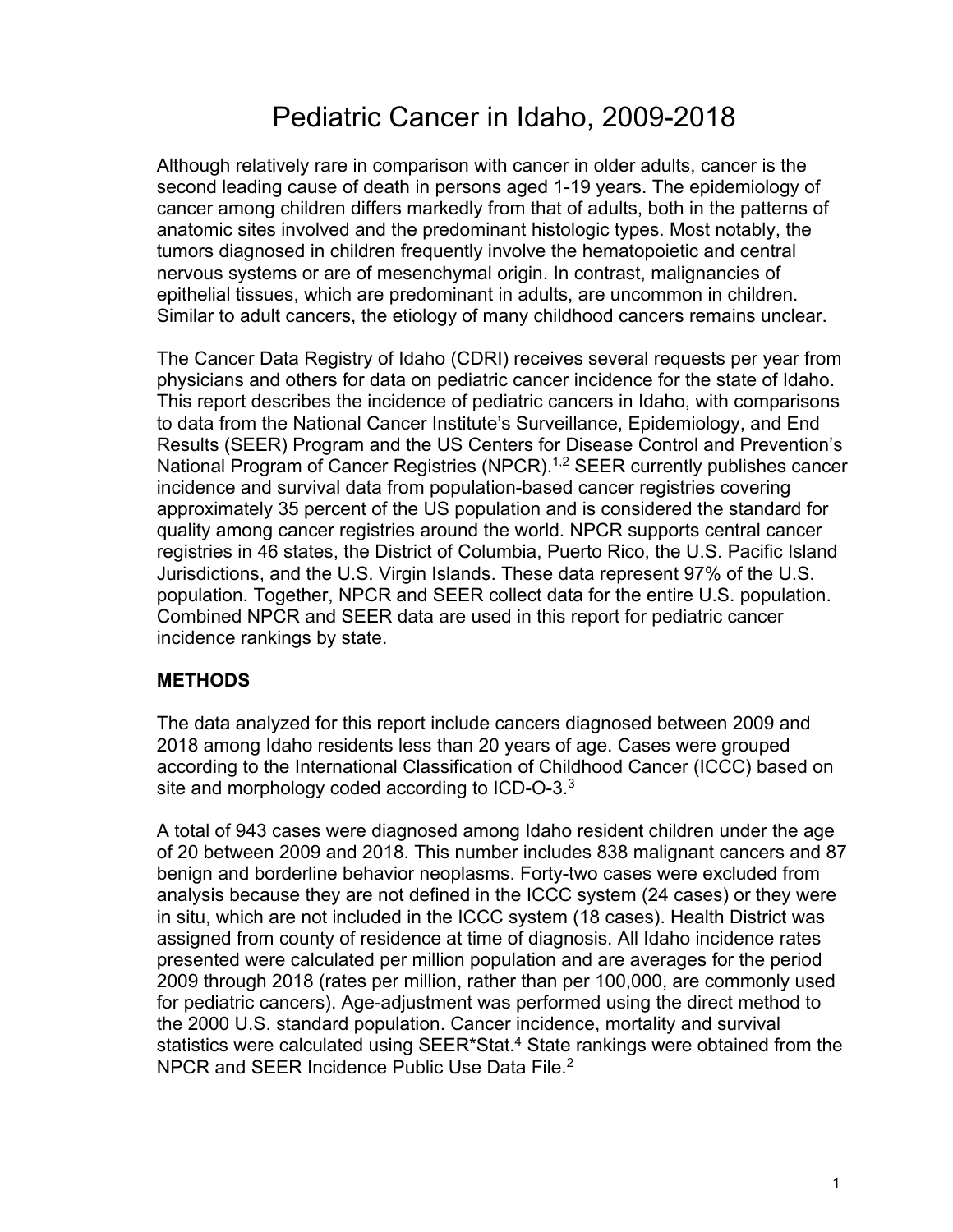## **RESULTS**

A total of 901 cases that met the study criteria were diagnosed among Idaho residents aged less than 20 years between 2009 and 2018, yielding an overall ageadjusted rate of 188.7 cases per million population (Table 1). In comparison, the SEER rate was 206.9 cases per million population for 2009-2018. The distribution of pediatric cancers by ICCC grouping was very similar for Idaho and SEER Regions. For no ICCC major classification category did Idaho show a statistically significantly different rate from SEER Regions based on the comparison of 95% confidence intervals.

Whites, Idaho ranked 41<sup>st</sup> in pediatric cancer incidence. For all races combined, Idaho ranked  $36<sup>th</sup>$  highest among states in pediatric (ages 0-19) cancer incidence 2009-2017.<sup>2</sup> This result is partially related to differences in the distribution of race by state. Pediatric cancer incidence is higher among Whites, and Idaho has a higher proportion of White residents than many states. Among

Over 85% of children aged less than 20 years diagnosed with malignant cancer survived at least 5 years after their diagnosis, both in Idaho and SEER Regions (Table 2 and Figure 1). For no ICCC major classification category, nor overall, was there a statistically significant difference in 5-year relative survival between Idaho and SEER cases.

Table 3 and Figure 2 show malignant pediatric cancer incidence in Idaho and SEER Regions by year of diagnosis for 2009 to 2018. Idaho incidence rates are slightly lower than SEER rates for most years and show more variability year-to-year due to smaller numbers of cases. Pediatric cancer incidence increased at a rate of about 0.6% per year in Idaho from 1975 to 2018. This parallels the long-term increase observed in SEER Regions from 1975 to 2018 of about 0.8% per year.

Table 4 shows pediatric cancer incidence in Idaho by health district for the ICCC major classification categories for the period 2009 to 2018. For all sites combined, no health district had a statistically significantly higher or lower rate than the state of Idaho, based on the comparison of 95% confidence intervals. Health Districts 5 and 7 had statistically significantly lower rates of lymphomas and reticuloendothelial neoplasms. Health District 1 had a statistically significantly higher incidence rate of hepatic tumors. Health District 3 had a statistically significantly lower rate of ICCC classification category IX – soft tissue and other extraosseous sarcomas, and Health District 6 had a significantly higher rate. For no other ICCC major classification category was there a statistically significant difference between any health district and the state of Idaho.

From 2009 to 2019, 112 of Idaho's children aged 0-19 died from some form of cancer (Table 5).<sup>5</sup> The leading types of cancer mortality were brain and other central nervous system and leukemia (data not shown). While pediatric cancer incidence rates have increased over time, pediatric cancer mortality rates have decreased about 2% per year during 1975-2018 in Idaho and the U.S.<sup>5,6</sup> Figure 3 depicts trends in pediatric cancer mortality rates from 2009 to 2019. The annual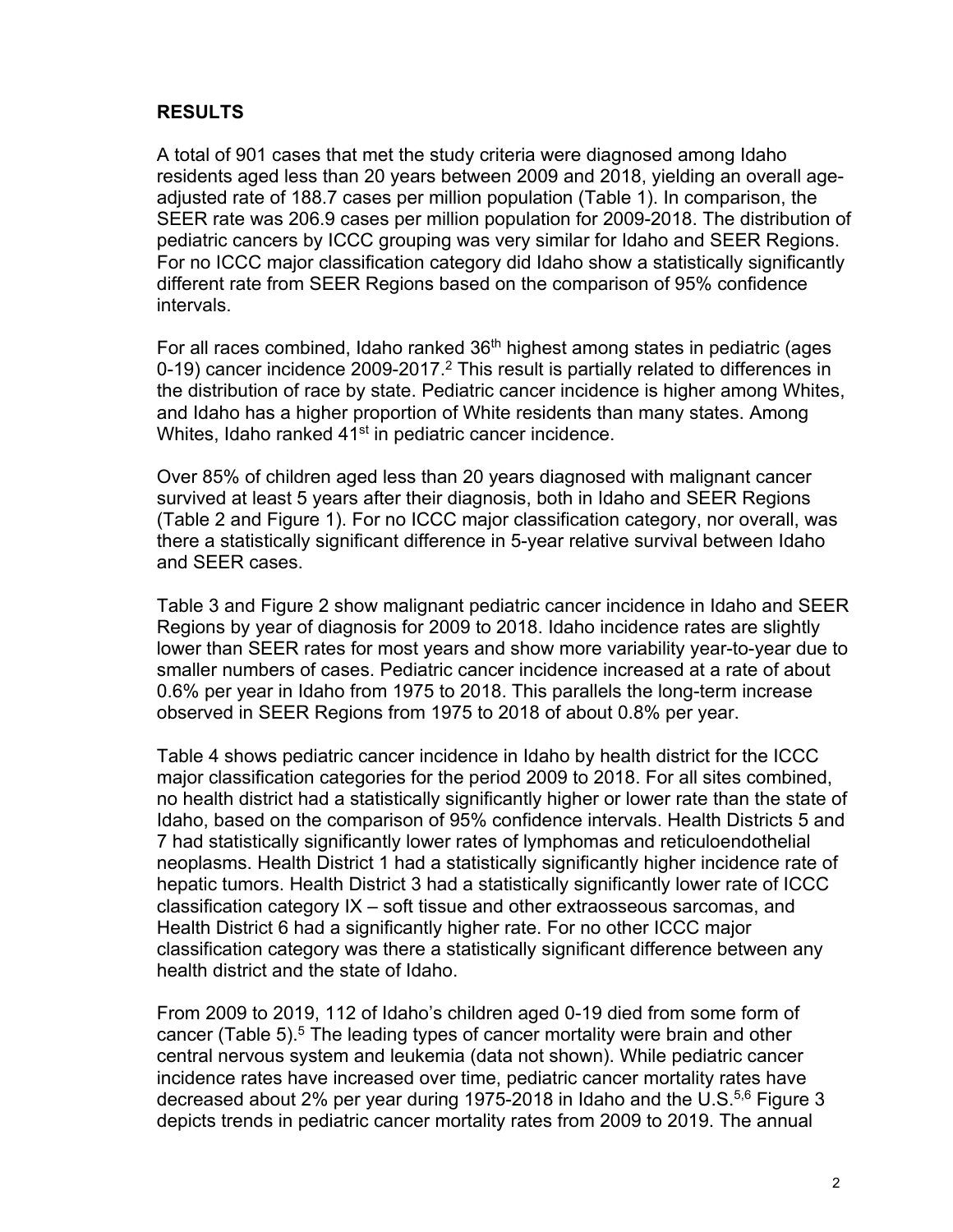rates plotted for Idaho demonstrate large year-to-year variability that is expected due to the relatively small numbers of deaths per year. Nonetheless, pediatric cancer mortality increased significantly in Idaho from 2009-2019. Idaho ranked 47th highest (fifth lowest) among states and the District of Columbia in pediatric (ages 0- 19) cancer mortality 2009-2018.6

# **CONCLUSIONS**

These data demonstrate strong similarity in pediatric cancer incidence and survival patterns between Idaho and SEER Regions. Compared with cancer in adults, there is less geographic variability in pediatric cancer incidence. Some children have a hereditary predisposition of cancer. A 2015 study that tested children and adolescents with cancer revealed that 8.5% had predisposing gene mutations: 16.7% in patients with non-CNS solid tumors, 8.6% in patients with CNS tumors, and 4.4% in patients with leukemia.<sup>7</sup>

Largely because of improvements in therapy for pediatric cancers, there has been a decrease in mortality rates over time. Data collected by CDRI for 2018 show that about 13% of pediatric patients participated in clinical trials, a rate much higher than that for adults (4%).

While over 85% of children diagnosed with cancer survive at least five years, studies show that adult survivors of childhood cancer have higher prevalence of adverse health outcomes later in life and are at risk for higher health care expenditures and lost productivity, compared to adults without a history of childhood cancer.8,9 Education, intervention programs, and ongoing follow-up care are important for improving health and economic outcomes associated with cancer survivorship in this population.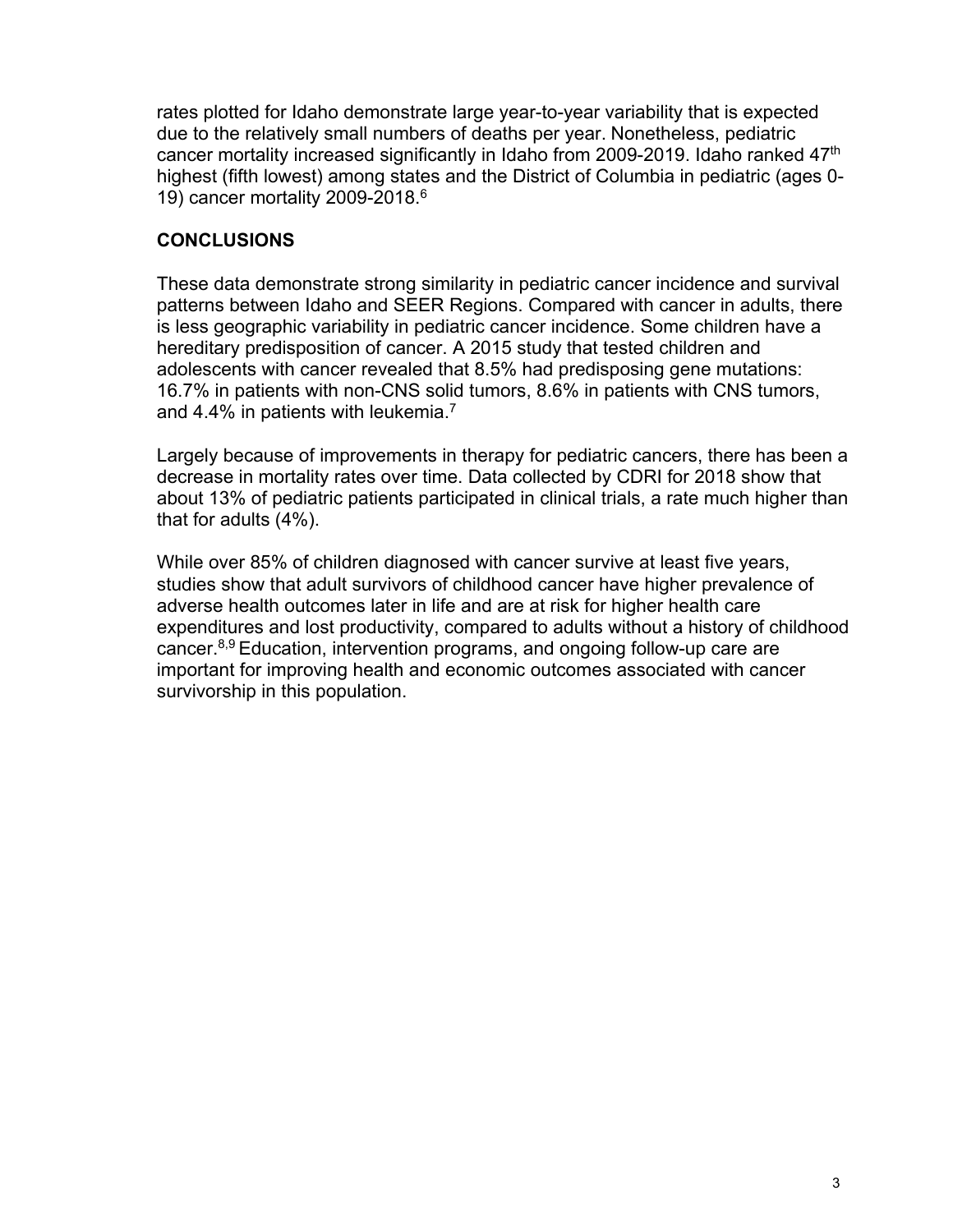# **Table 1. Pediatric (Ages 0-19) Cancer Incidence in Idaho and SEER Regions**

|                                                            | Idaho 2009-2018 |                 |               | SEER 2009-2018 |       |                    |  |
|------------------------------------------------------------|-----------------|-----------------|---------------|----------------|-------|--------------------|--|
| Site/Type of Cancer                                        | Rate            | Cases           | Pop           | Rate           | Cases | Pop                |  |
| <b>All Sites Combined</b>                                  | 188.7           | 901             | 4,784,765     | 206.9          |       | 23,138 111,333,182 |  |
| Leukemias, myeloproliferative & myelodysplastic diseases   | 44.8            |                 | 216 4,784,765 | 50.4           |       | 5,638 111,333,182  |  |
| I(a) Lymphoid leukemias                                    | 35.8            | 173             | 4,784,765     | 36.5           |       | 4,081 111,333,182  |  |
| I(b) Acute myeloid leukemias                               | 5.8             | 28              | 4,784,765     | 8.7            |       | 970 111,333,182    |  |
| I(c) Chronic myeloproliferative diseases                   | 1.3             | 6               | 4,784,765     | 2.1            |       | 238 111,333,182    |  |
| I(d) Myelodysplastic syndrome and other myeloproliferative | 0.6             | 3               | 4,784,765     | 1.6            |       | 179 111,333,182    |  |
| I(e) Unspecified and other specified leukemias             | 1.3             | 6               | 4,784,765     | 1.5            |       | 170 111,333,182    |  |
| II Lymphomas and reticuloendothelial neoplasms             | 26.5            | 126             | 4,784,765     | 30.1           |       | 3,363 111,333,182  |  |
| II(a) Hodgkin lymphomas                                    | 11.5            | 54              | 4,784,765     | 12.0           |       | 1,342 111,333,182  |  |
| II(b) Non-Hodgkin lymphomas (except Burkitt lymphoma)      | 9.6             | 46              | 4,784,765     | 10.6           |       | 1,184 111,333,182  |  |
| II(c) Burkitt lymphoma                                     | 1.3             | 6               | 4,784,765     | 2.5            |       | 280 111,333,182    |  |
| II(d) Miscellaneous lymphoreticular neoplasms              | 3.9             | 19              | 4,784,765     | 4.6            |       | 514 111,333,182    |  |
| II(e) Unspecified lymphomas                                | 0.2             | 1               | 4,784,765     | 0.4            |       | 43 111,333,182     |  |
| III CNS and misc intracranial and intraspinal neoplasms    | 43.5            | 208             | 4,784,765     | 48.3           |       | 5,386 111,333,182  |  |
| III(a) Ependymomas and choroid plexus tumor                | 3.5             | 17              | 4,784,765     | 4.3            |       | 485 111,333,182    |  |
| III(b) Astrocytomas                                        | 18.6            | 89              | 4,784,765     | 15.9           |       | 1,767 111,333,182  |  |
| III(c) Intracranial and intraspinal embryonal tumors       | 4.6             |                 | 22 4,784,765  | 5.8            |       | 644 111,333,182    |  |
| III(d) Other gliomas                                       | 3.7             | 18              | 4,784,765     | 5.2            |       | 575 111,333,182    |  |
| III(e) Other specified intracranial/intraspinal neoplasms  | 11.4            | 54              | 4,784,765     | 15.9           |       | 1,784 111,333,182  |  |
| III(f) Unspecified intracranial and intraspinal neoplasms  | 1.7             | 8               | 4,784,765     | 1.2            |       | 131 111,333,182    |  |
| IV Neuroblastoma and other peripheral nervous cell tumors  | 8.5             | 41              | 4,784,765     | 8.3            |       | 932 111,333,182    |  |
| IV(a) Neuroblastoma and ganglioneuroblastoma               | 8.3             | 40              | 4,784,765     | 8.0            |       | 901 111,333,182    |  |
| IV(b) Other peripheral nervous cell tumors                 | 0.2             | 1.              | 4,784,765     | 0.3            |       | 31 111,333,182     |  |
| V Retinoblastoma                                           | 2.1             | 10 <sup>°</sup> | 4,784,765     | 3.1            |       | 351 111,333,182    |  |
| <b>VI Renal tumors</b>                                     | 6.6             | 32 <sub>2</sub> | 4,784,765     | 6.7            |       | 754 111,333,182    |  |
| VI(a) Nephroblastoma and other nonepithelial renal tumors  | 5.8             | 28              | 4,784,765     | 6.1            |       | 681 111,333,182    |  |
| VI(b) Renal carcinomas                                     | 0.9             | 4               | 4,784,765     | 0.6            |       | 72 111,333,182     |  |
| VI(c) Unspecified malignant renal tumors                   | 0.0             | 0               | 4,784,765     | 0.0            |       | 1 111,333,182      |  |
| <b>VII Hepatic tumors</b>                                  | 2.7             | 13              | 4,784,765     | 2.7            |       | 303 111,333,182    |  |
| VII(a) Hepatoblastoma                                      | 1.9             | 9               | 4,784,765     | 2.0            |       | 230 111,333,182    |  |
| VII(b) Hepatic carcinomas                                  | 0.8             | 4               | 4,784,765     | 0.6            |       | 72 111,333,182     |  |
| VII(c) Unspecified malignant hepatic tumors                | 0.0             | 0               | 4,784,765     | 0.0            |       | 1 111,333,182      |  |
| <b>VIII Malignant bone tumors</b>                          | 7.8             |                 | 37 4,784,765  | 9.1            |       | 1,009 111,333,182  |  |
| VIII(a) Osteosarcomas                                      | 5.3             |                 | 25 4,784,765  | 5.4            |       | 600 111,333,182    |  |
| VIII(b) Chondrosarcomas                                    | 0.0             |                 | 0, 4,784,765  | 0.3            |       | 31 111,333,182     |  |
| VIII(c) Ewing tumor and related sarcomas of bone           | 1.5             |                 | 4,784,765     | 2.9            |       | 317 111,333,182    |  |
| VIII(d) Other specified malignant bone tumors              | 1.1             |                 | 5 4,784,765   | 0.4            |       | 43 111,333,182     |  |
| VIII(e) Unspecified malignant bone tumors                  | 0.0             |                 | $0$ 4,784,765 | 0.2            |       | 18 111,333,182     |  |
| IX Soft tissue and other extraosseous sarcomas             | 11.5            |                 | 55 4,784,765  | 12.2           |       | 1,364 111,333,182  |  |
| IX(a) Rhabdomyosarcomas                                    | 3.7             |                 | 18 4,784,765  | 4.4            |       | 489 111,333,182    |  |
| IX(b) Fibrosarcomas, peripheral nerve & other fibrous      | 0.8             |                 | 4 4,784,765   | 1.3            |       | 147 111,333,182    |  |
| IX(c) Kaposi sarcoma                                       | 0.0             |                 | $0$ 4,784,765 | 0.1            |       | 7 111,333,182      |  |
| IX(d) Other specified soft tissue sarcomas                 | 4.6             |                 | 22 4,784,765  | 5.1            |       | 565 111,333,182    |  |
| IX(e) Unspecified soft tissue sarcomas                     | 2.3             |                 | 11 4,784,765  | 1.4            |       | 156 111,333,182    |  |
| X Germ cell & trophoblastic tumors & neoplasms of gonads   | 13.2            |                 | 62 4,784,765  | 13.1           |       | 1,473 111,333,182  |  |
| X(a) Intracranial & intraspinal germ cell tumors           | 1.9             | 9               | 4,784,765     | 2.5            |       | 280 111,333,182    |  |
| X(b) Extracranial & extragonadal germ cell tumors          | 1.3             | 6               | 4,784,765     | 1.6            |       | 177 111,333,182    |  |
| X(c) Malignant gonadal germ cell tumors                    | 9.4             |                 | 44 4,784,765  | 8.2            |       | 924 111,333,182    |  |
| X(d) Gonadal carcinomas                                    | 0.4             |                 | 2 4,784,765   | 0.5            |       | 57 111,333,182     |  |
| X(e) Other and unspecified malignant gonadal tumors        | 0.2             | 1.              | 4,784,765     | 0.3            |       | 35 111,333,182     |  |
|                                                            |                 |                 |               |                |       |                    |  |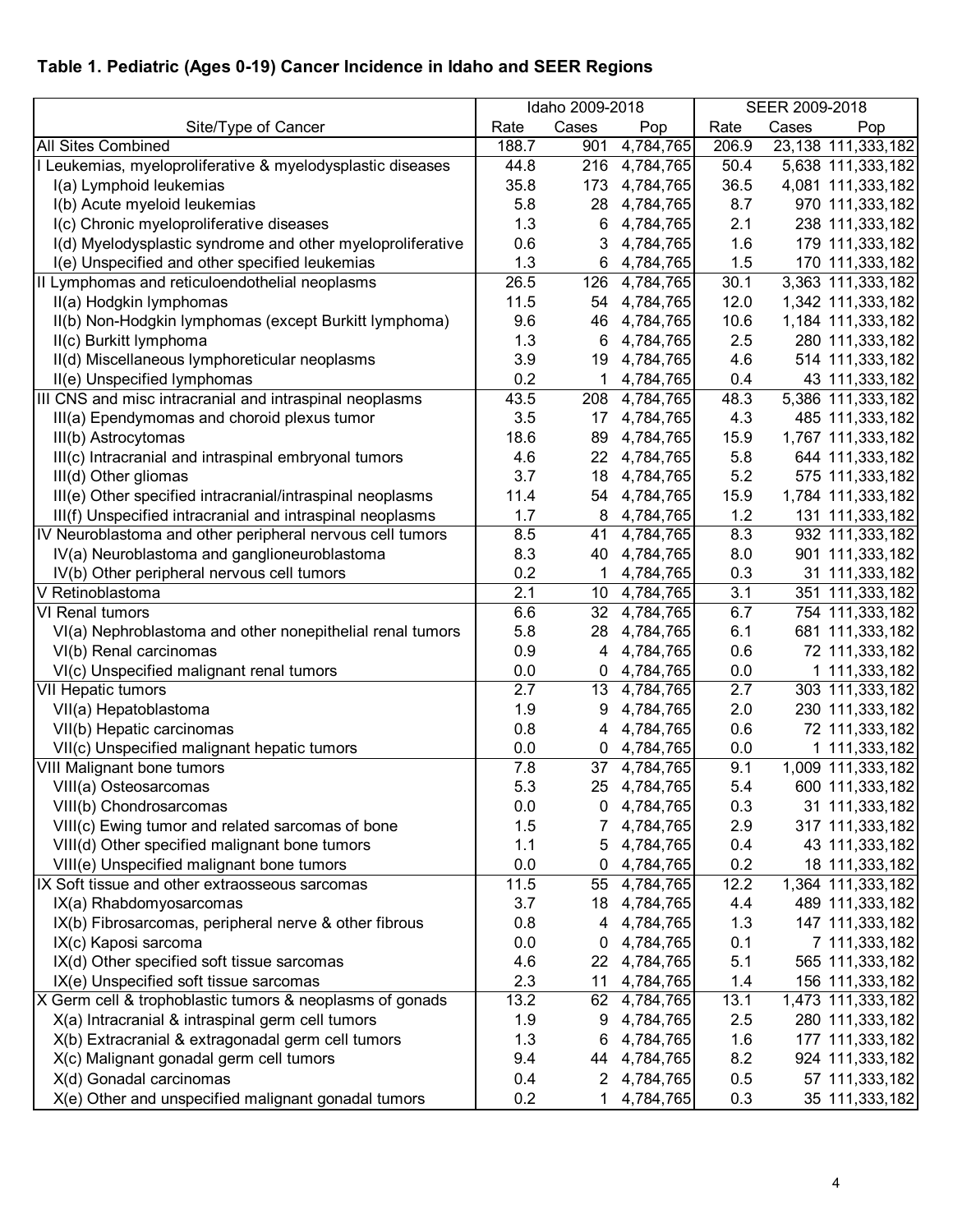#### **Table 1. Pediatric (Ages 0-19) Cancer Incidence in Idaho and SEER Regions - continued**

|                                                       |      | Idaho 2009-2018 |              | SEER 2009-2018 |       |                   |  |
|-------------------------------------------------------|------|-----------------|--------------|----------------|-------|-------------------|--|
| Site/Type of Cancer                                   | Rate | Cases           | Pop          | Rate           | Cases | Pop               |  |
| XI Other malignant epithelial neoplasms and melanomas | 21.3 | 100             | 4,784,765    | 22.3           |       | 2,500 111,333,182 |  |
| XI(a) Adrenocortical carcinomas                       | 0.6  | 3               | 4,784,765    | 0.2            |       | 25 111,333,182    |  |
| XI(b) Thyroid carcinomas                              | 10.0 |                 | 47 4,784,765 | 10.6           |       | 1,188 111,333,182 |  |
| XI(c) Nasopharyngeal carcinomas                       | 0.0  | 0               | 4,784,765    | 0.5            |       | 57 111,333,182    |  |
| XI(d) Malignant melanomas                             | 4.7  |                 | 22 4,784,765 | 3.9            |       | 438 111,333,182   |  |
| XI(e) Skin carcinomas                                 | 0.0  | 0               | 4,784,765    | 0.1            |       | 14 111,333,182    |  |
| XI(f) Other and unspecified carcinomas                | 6.0  |                 | 28 4,784,765 | 6.9            |       | 778 111,333,182   |  |
| XII Other and unspecified malignant neoplasms         | 0.2  |                 | 4,784,765    | 0.6            |       | 65 111,333,182    |  |
| XII(a) Other specified malignant tumors               | 0.2  |                 | 4,784,765    | 0.4            |       | 42 111,333,182    |  |
| XII(b) Other unspecified malignant tumors             | 0.0  | 0               | 4,784,765    | 0.2            |       | 23 111,333,182    |  |
| Not classified by ICCC or in situ                     | 8.9  |                 | 42 4,784,765 | 8.3            |       | 928 111,333,182   |  |

Rates are per 1,000,000 and age-adjusted to the 2000 U.S. standard.

Cases and rates are for benign, borderline, and malignant behavior.

Statistical Note: Rates based upon 10 or fewer cases (numerator) should be interpreted with caution.

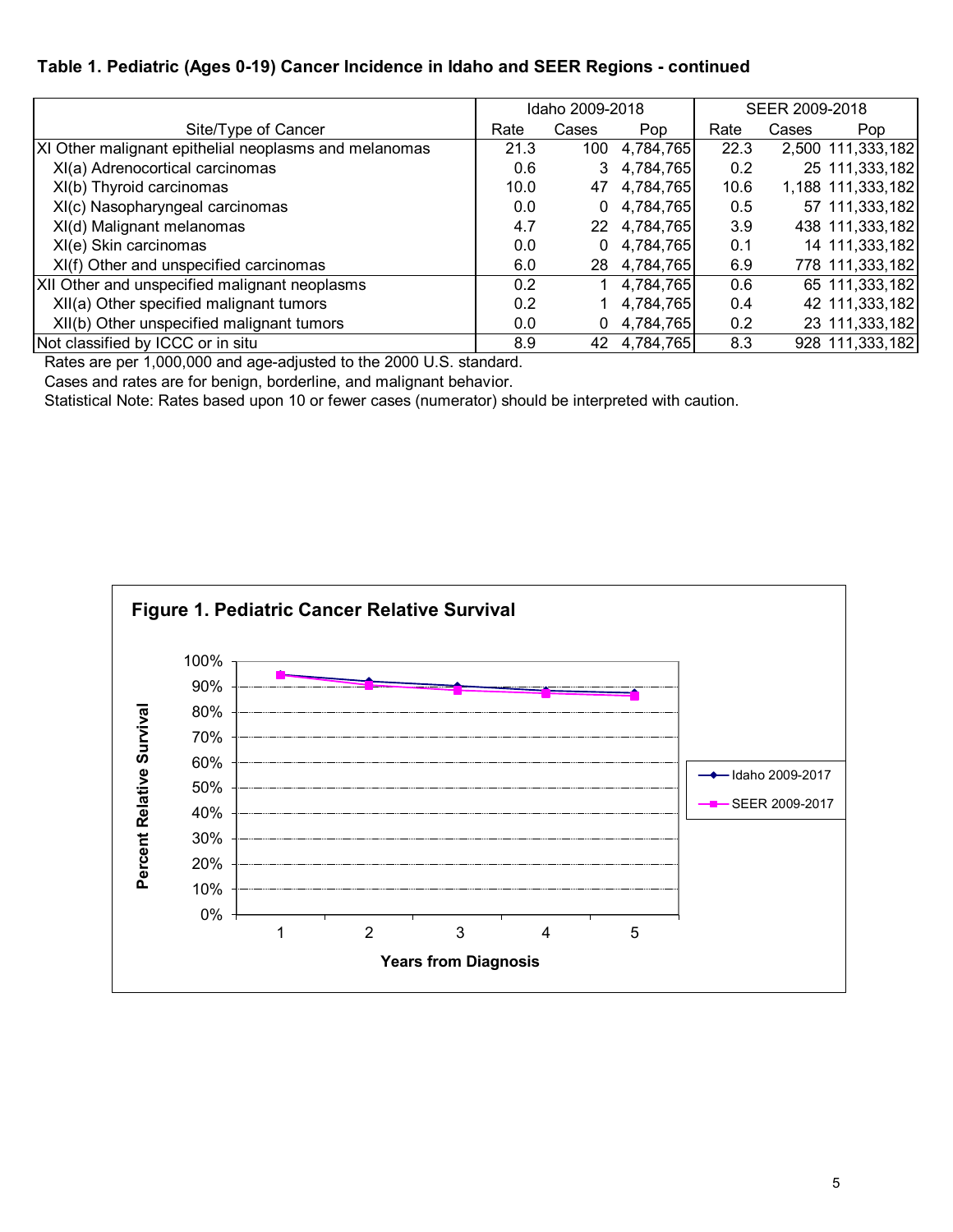# **Table 2. Five-Year Relative Cancer Survival by Major ICCC Classification Category**

|                                                            |                | Idaho 2009-2017 |                   | SEER 2009-2017 |            |                   |  |
|------------------------------------------------------------|----------------|-----------------|-------------------|----------------|------------|-------------------|--|
| Site/Type of Cancer                                        | Cases          | % Survival      | 95% CI            | Cases          | % Survival | 95% CI            |  |
| All Sites Combined                                         | 747            | 87.7%           | 84.8% - 90.0%     | 13,922         | 86.4%      | 85.8% - 87.0%     |  |
| I Leukemias, myeloproliferative & myelodysplastic diseases | 185            | 91.9%           | 86.5% - 95.2%     | 3,798          | 86.1%      | 84.9% - 87.3%     |  |
| II Lymphomas and reticuloendothelial neoplasms             | 1121           | 96.5%           | $90.4\% - 98.7\%$ | 2,202          | 94.2%      | 93.1% - 95.2%     |  |
| III CNS and misc intracranial and intraspinal neoplasms    | 134            | 81.6%           | 73.3% - 87.6%     | 2,209          | 76.5%      | 74.6% - 78.4%     |  |
| IV Neuroblastoma and other peripheral nervous cell tumors  | 39             | 81.2%           | $61.8\% - 91.4\%$ | 584            | 83.9%      | $80.3\% - 87.0\%$ |  |
| V Retinoblastoma                                           | $\overline{9}$ | 100.6%          |                   | 223            | 95.1%      | $90.3\% - 97.6\%$ |  |
| <b>VI</b> Renal tumors                                     | 26             | 81.8%           | 57.9% - 92.9%     | 479            | 92.5%      | 89.3% - 94.7%     |  |
| <b>VII Hepatic tumors</b>                                  | 12             | 73.4%           | 37.9% - 90.7%     | 195            | 78.8%      | 72.0% - 84.1%     |  |
| <b>VIII Malignant bone tumors</b>                          | 31             | 55.3%           | $34.3\% - 72.0\%$ | 665            | 71.7%      | 67.6% - 75.3%     |  |
| IX Soft tissue and other extraosseous sarcomas             | 52             | 81.7%           | 65.9% - 90.6%     | 834            | 76.2%      | 72.8% - 79.2%     |  |
| X Germ cell & trophoblastic tumors & neoplasms of gonads   | 58             | 91.7%           | $80.5\% - 96.6\%$ | 998            | 93.3%      | 91.4% - 94.8%     |  |
| XI Other malignant epithelial neoplasms and melanomas      | 88             | 94.0%           | 83.9% - 97.9%     | 1,698          | 95.5%      | 94.3% - 96.5%     |  |
| XII Other and unspecified malignant neoplasms              |                | ÷               | ÷                 | 37             | 91.4%      | 75.1% - 97.2%     |  |

+ The statistic could not be calculated.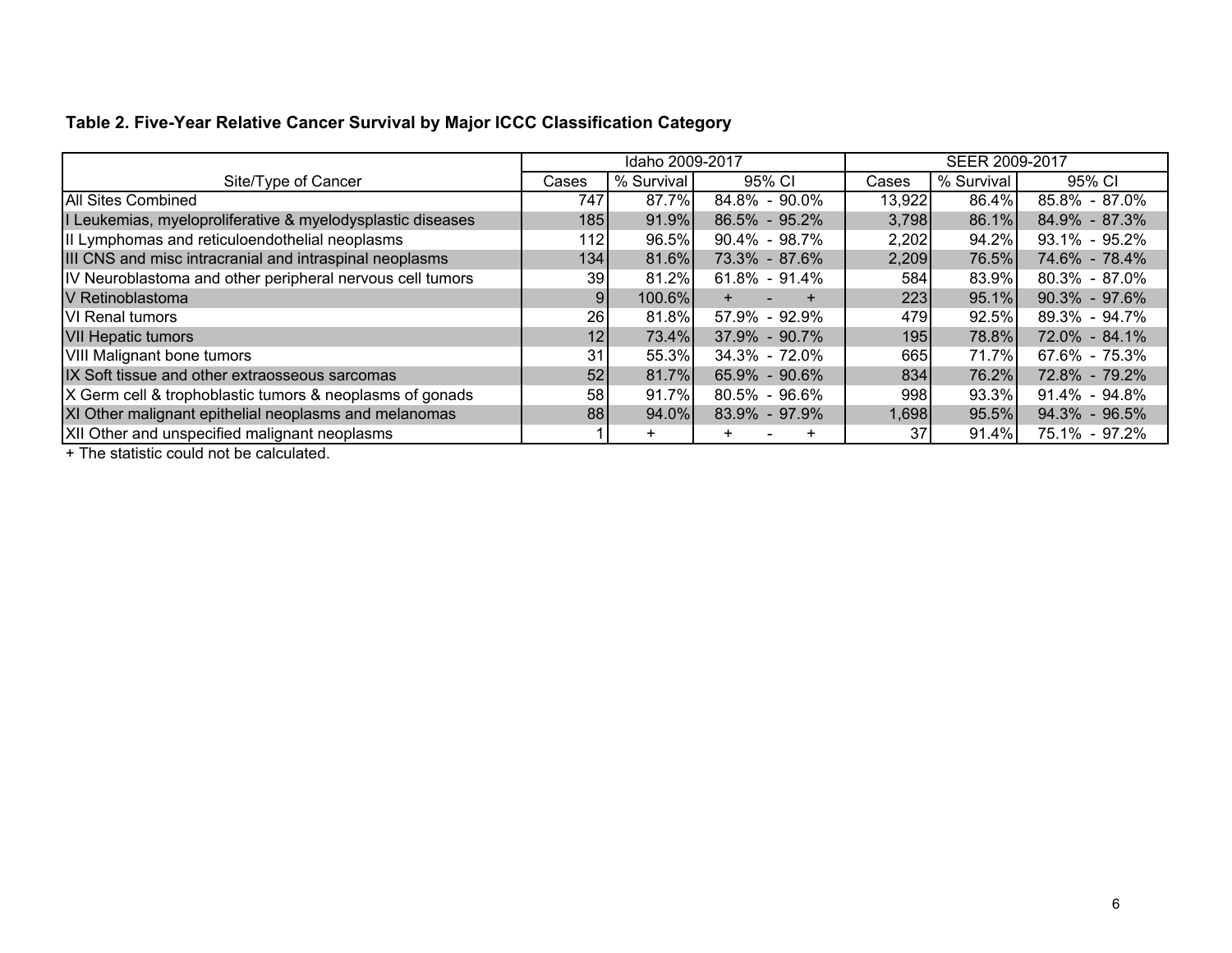### **Table 3. Malignant Pediatric (Ages 0-19) Cancer Incidence in Idaho and SEER Regions**

| Year of   |       | Idaho 2009-2018 |               |       | SEER 2009-2018 |              |
|-----------|-------|-----------------|---------------|-------|----------------|--------------|
| Diagnosis | Rate  | Cases           | Pop           | Rate  | Cases          | Pop          |
| Total     | 176.3 |                 | 842 4,784,765 | 188.2 | 21,048         | 111,333,182  |
| 2009      | 163.5 | 78              | 472,822       | 184.4 | 2,103          | 11,294,405   |
| 2010      | 160.9 | 77              | 475,084       | 186.5 | 2,116          | 11,267,150   |
| 2011      | 170.7 | 81              | 473,836       | 185.2 | 2,093          | 11,223,784   |
| 2012      | 191.3 | 90              | 472,242       | 183.4 | 2,061          | 11,178,767   |
| 2013      | 185.0 | 87              | 472,827       | 182.7 | 2,043          | 11, 147, 397 |
| 2014      | 162.5 | 77              | 475,405       | 193.7 | 2,159          | 11,110,641   |
| 2015      | 188.8 | 90              | 478,085       | 200.4 | 2,229          | 11,085,473   |
| 2016      | 195.4 | 94              | 483,243       | 193.2 | 2,143          | 11,061,154   |
| 2017      | 184.7 | 90              | 489,002       | 185.9 | 2,054          | 11,019,198   |
| 2018      | 159.0 | 78              | 492,219       | 186.7 | 2.047          | 10,945,213   |

Rates are per 1,000,000 and age-adjusted to the 2000 U.S. standard.

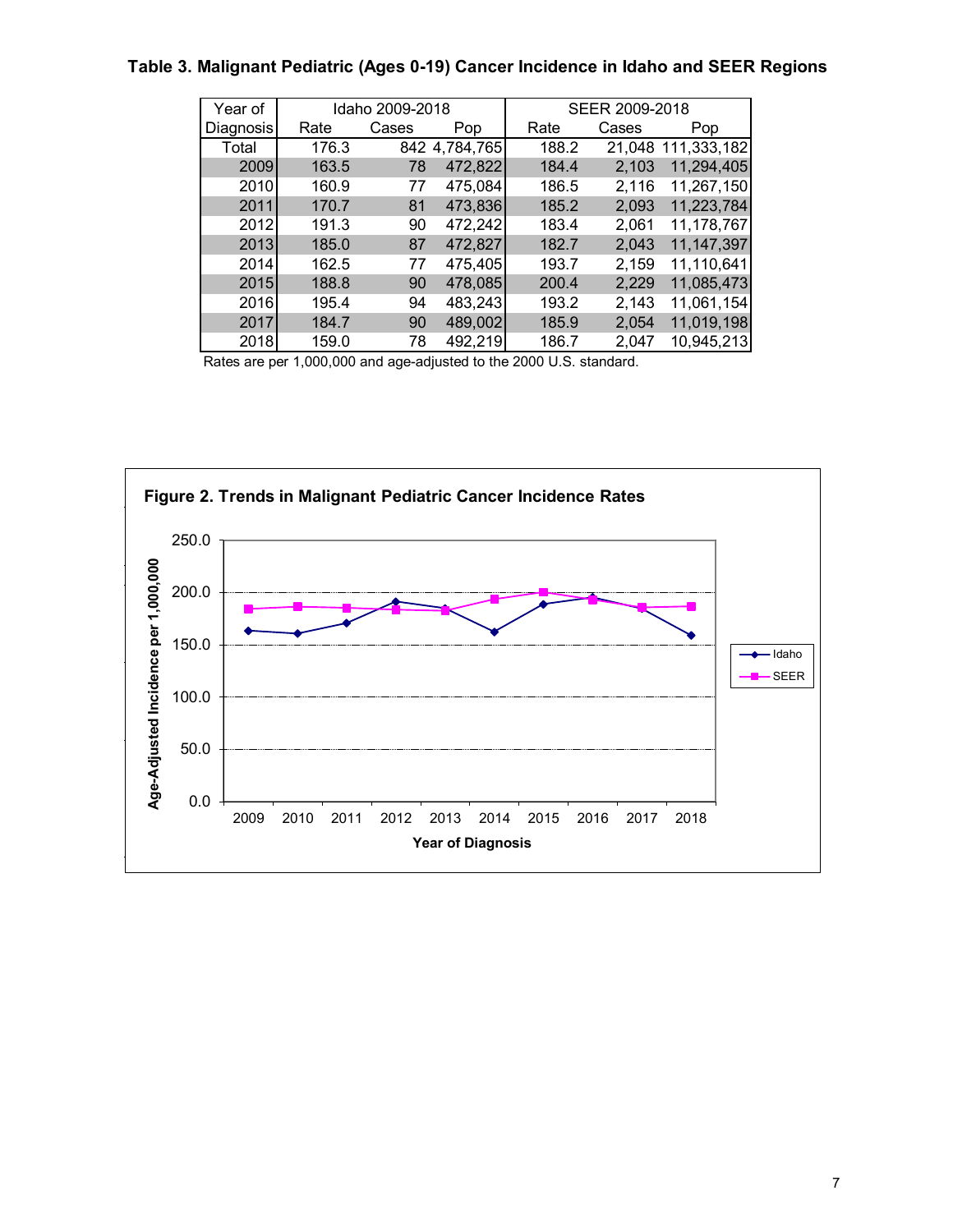#### **Table 4. Pediatric (Ages 0-19) Cancer Incidence in Idaho by Health District, Major Classification Categories, 2009-2018**

|                                                            | <b>Health District 1</b> |                 | <b>Health District 2</b> |       |                 | <b>Health District 3</b> |       |                |                |
|------------------------------------------------------------|--------------------------|-----------------|--------------------------|-------|-----------------|--------------------------|-------|----------------|----------------|
| Site/Type of Cancer                                        | Rate                     | 95% CI          | Cases                    | Rate  | 95% CI          | Cases                    | Rate  | 95% CI         | Cases          |
| <b>All Sites Combined</b>                                  | 188.0                    | 153.8 - 227.6   | 105                      | 146.8 | $104.0 - 201.6$ | 39 <sub>l</sub>          | 190.9 | 162.5 - 222.8  | 161            |
| I Leukemias, myeloproliferative & myelodysplastic diseases | 45.2                     | $29.2 - 66.7$   | 25                       | 20.2  | $6.5 - 47.2$    | 5II                      | 46.4  | $33.2 - 63.2$  | 40             |
| II Lymphomas and reticuloendothelial neoplasms             | 28.2                     | $-45.9$<br>16.1 | 16                       | 25.2  | $9.3 - 54.6$    | 61                       | 34.6  | - 49.6<br>23.1 | 29             |
| III CNS and misc intracranial and intraspinal neoplasms    | 32.0                     | $19.0 - 50.7$   | 18                       | 43.9  | $22.5 - 77.5$   | 12                       | 44.8  | $31.7 - 61.5$  | 38             |
| IV Neuroblastoma and other peripheral nervous cell tumors  | 9.3                      | $3.0 - 21.5$    | 5ΙΙ                      | 16.6  | $4.5 - 42.3$    | 4∥                       | 5.9   | 1.9 - 13.8     | 5              |
| V Retinoblastoma                                           | 0.0                      | $0.0 - 6.7$     | ΟII                      | 0.0   | $0.0 - 14.8$    | $\overline{\mathsf{O}}$  | 2.5   | $0.3 - 8.8$    | $\overline{2}$ |
| <b>VI</b> Renal tumors                                     | 5.4                      | $1.1 - 15.9$    |                          | 3.1   | $0.1 - 20.0$    | 1                        | 4.6   | $1.3 - 11.8$   | $\vert$        |
| <b>VII Hepatic tumors</b>                                  | 9.3                      | $3.0 - 21.5$    | 5ll                      | 0.0   | $0.0 - 14.8$    | $\overline{\mathsf{O}}$  | 0.0   | $0.0 - 4.4$    | $\overline{0}$ |
| <b>VIII Malignant bone tumors</b>                          | 7.2                      | $1.9 - 18.4$    |                          | 4.3   | $0.1 - 23.2$    | 1                        | 10.7  | $4.9 - 20.3$   | 9              |
| IX Soft tissue and other extraosseous sarcomas             | 10.6                     | $3.9 - 23.2$    | 6II                      | 8.4   | $1.0 - 29.9$    | 2 <sup>  </sup>          | 3.5   | $0.7 - 10.4$   | 3 <sup>1</sup> |
| X Germ cell & trophoblastic tumors & neoplasms of gonads   | 15.9                     | $7.3 - 30.3$    |                          | 9.4   | $1.9 - 29.6$    | ЗΙ                       | 18.4  | $10.3 - 30.3$  | 15             |
| XI Other malignant epithelial neoplasms and melanomas      | 24.9                     | $13.6 - 41.9$   | 14                       | 15.7  | $5.1 - 38.4$    | 5                        | 19.5  | $11.1 - 31.6$  | 16             |
| XII Other and unspecified malignant neoplasms              | 0.0                      | $0.0 - 6.7$     |                          | 0.0   | $0.0 - 14.8$    |                          | 0.01  | $0.0 - 4.4$    | 0              |

|                                   |       | <b>Health District 4</b> |                 | <b>Health District 5</b> |               |                  | Health District 6 |               |                 | <b>Health District 7</b> |                   |                 |  |
|-----------------------------------|-------|--------------------------|-----------------|--------------------------|---------------|------------------|-------------------|---------------|-----------------|--------------------------|-------------------|-----------------|--|
| Site/Type of Cancer               | Rate  | 95% CI                   | Cases           | Rate                     | 95% CI        | Cases            | Rate              | 95% CI        | Cases II        | Rate                     | 95% CI            | Cases           |  |
| <b>All Sites Combined</b>         | 204.7 | 180.6 - 231.1            | 261             | 174.6                    | 142.4 - 211.8 | 103 <sub>l</sub> | 207.0             | 170.4 - 249.1 | 112             | 170.2                    | $-203.6$<br>141.1 | 120             |  |
| I Leukemias                       | 51.7  | $40.0 - 65.8$            | 66              | 51.6                     | $35.0 - 73.3$ | 31               | 34.5              | $20.8 - 54.0$ | 19              | 42.0                     | $28.3 - 60.0$     | 30              |  |
| II Lymphomas                      | 36.2  | $26.5 - 48.3$            | 46              | 8.7                      | $2.8 - 20.1$  |                  | 26.2              | $14.3 - 43.9$ | 14              | 14.3                     | $6.8 - 26.2$      | 10 <sub>l</sub> |  |
| III CNS and                       | 39.4  | $29.4 - 51.9$            | 51              | 51.9                     | $35.3 - 73.7$ | 31               | 50.4              | $33.2 - 73.4$ | 27 <sup>1</sup> | 44.4                     | $30.2 - 63.0$     | 31              |  |
| IV Neuroblastoma                  | 10.4  | $5.5 - 17.8$             | 13              | 4.8                      | $1.0 - 14.2$  | ЗI               | 14.5              | $6.3 - 28.6$  |                 | 4.1                      | $0.8 - 12.0$      | 31              |  |
| V Retinoblastoma                  | 1.6   | $0.2 - 5.8$              |                 | 3.3                      | $0.4 - 12.0$  |                  | 5.4               | $1.1 - 15.8$  |                 | 1.3                      | $0.0 - 7.6$       |                 |  |
| VI Renal tumors                   | 7.1   | $3.2 - 13.4$             |                 | 6.4                      | $1.8 - 16.6$  | 4ll              | 10.7              | $3.9 - 23.4$  | 61              | 6.8                      | $2.2 - 16.0$      | 5               |  |
| <b>VII Hepatic tumors</b>         | 4.7   | $1.7 - 10.3$             | 61              | 0.0                      | $0.0 - 6.3$   |                  | 1.8               | $0.0 - 10.0$  |                 | 1.5                      | $0.0 - 8.1$       |                 |  |
| <b>VIII Malignant bone tumors</b> | 6.2   | $2.7 - 12.2$             | 8               | 10.2                     | $3.8 - 22.3$  |                  | 7.6               | $2.1 - 19.4$  |                 | 7.2                      | $2.3 - 16.7$      | 51              |  |
| IX Soft tissue                    | 14.0  | $8.3 - 22.2$             | 18              | 6.9                      | $1.9 - 17.6$  | 4ll              | 23.8              | $12.6 - 40.7$ | 13              | 12.4                     | $5.7 - 23.6$      | 9               |  |
| X Germ cell                       | 11.2  | $6.1 - 18.7$             | 14 <sub>l</sub> | 9.0                      | $2.9 - 20.7$  |                  | 19.1              | $9.2 - 35.0$  | 10I             | 8.3                      | $3.0 - 18.1$      | 61              |  |
| XI Other malig epithelial         | 22.1  | $14.7 - 32.0$            | 28              | 21.9                     | $11.3 - 38.0$ | 12               | 11.2              | $4.1 - 24.4$  | 6II             | 27.9                     | $16.8 - 43.4$     | 19              |  |
| XII Other/unspecified             | 0.0   | $0.0 - 2.9$              |                 | 0.01                     | $0.0 - 6.3$   |                  | 1.8 <sub>1</sub>  | $0.0 - 10.3$  |                 | 0.0                      | $0.0 - 5.1$       | 01              |  |

Rates are per 1,000,000 and age-adjusted to the 2000 U.S. standard.

Confidence intervals (CIs) are 95% for rates.

Statistical Note: Rates based upon 10 or fewer cases (numerator) should be interpreted with caution.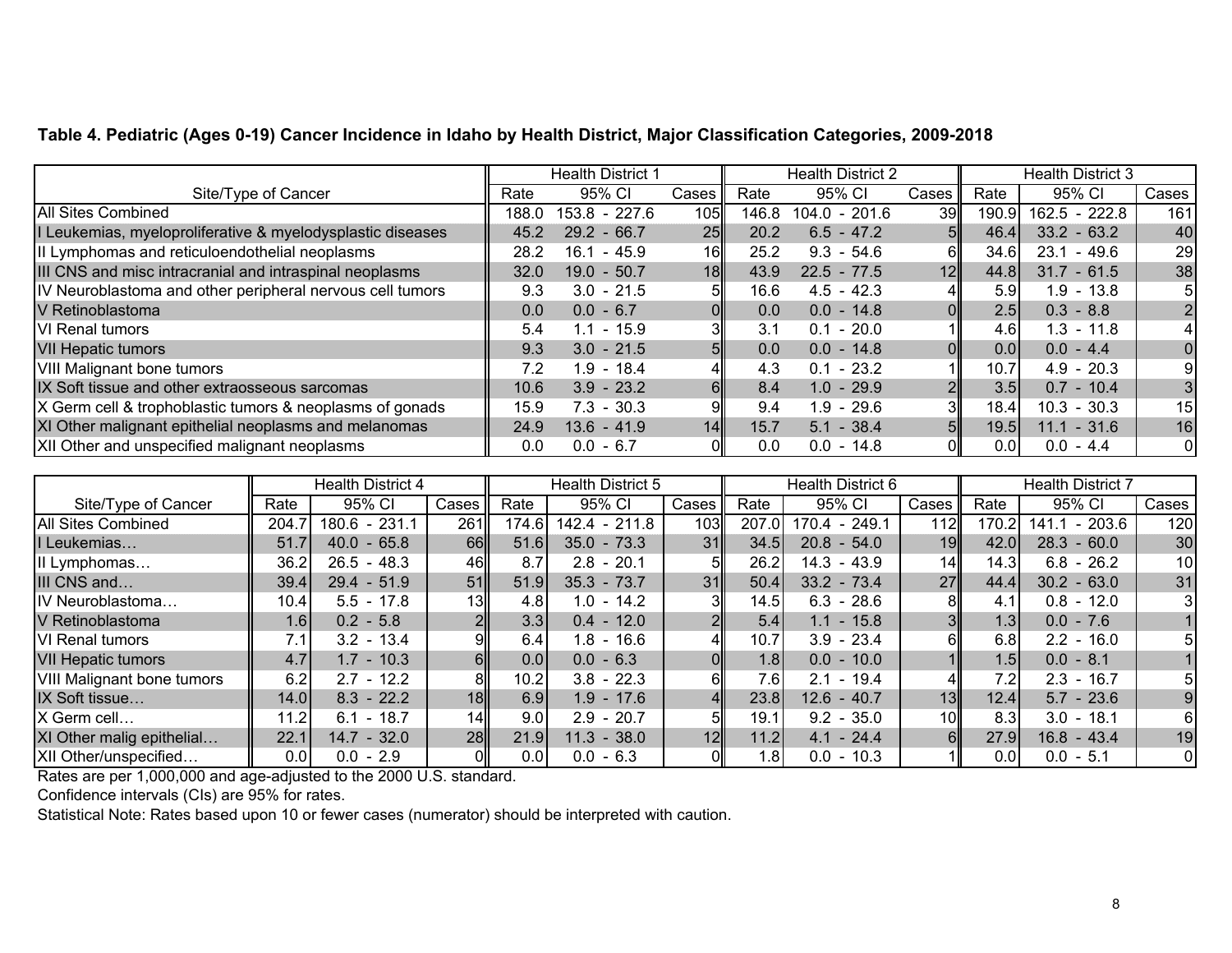| Year of |      | Idaho 2009-2019 |               |      | U.S. 2009-2018 |             |
|---------|------|-----------------|---------------|------|----------------|-------------|
| Death   | Rate | Deaths          | Pop           | Rate | Deaths         | Pop         |
| Total   | 21.3 |                 | 112 5,280,938 | 25.4 | 21,022         | 824,371,032 |
| 2009    | 16.7 | 8               | 472,822       | 26.3 | 2,200          | 83,280,391  |
| 2010    | 20.9 | 10              | 475,084       | 25.9 | 2,160          | 83,181,903  |
| 2011    | 14.7 |                 | 473,836       | 25.7 | 2,135          | 82,827,710  |
| 2012    | 16.9 | 8               | 472,242       | 26.9 | 2,221          | 82,483,581  |
| 2013    | 12.7 | 6               | 472,827       | 25.7 | 2,116          | 82,246,791  |
| 2014    | 18.9 | 9               | 475,405       | 24.8 | 2,038          | 82,108,087  |
| 2015    | 14.6 |                 | 478,085       | 24.9 | 2,047          | 82,082,905  |
| 2016    | 26.8 | 13              | 483,243       | 25.7 | 2,118          | 82,110,969  |
| 2017    | 18.4 | 9               | 489,002       | 24.1 | 1,977          | 82,066,030  |
| 2018    | 30.3 | 15              | 492,219       | 24.5 | 2,010          | 81,982,665  |
| 2019    | 40.1 | 20              | 496.173       |      |                |             |

**Table 5. Pediatric (Ages 0-19) Cancer Mortality in Idaho and the U.S.** 

Rates are per 1,000,000 and age-adjusted to the 2000 U.S. standard.